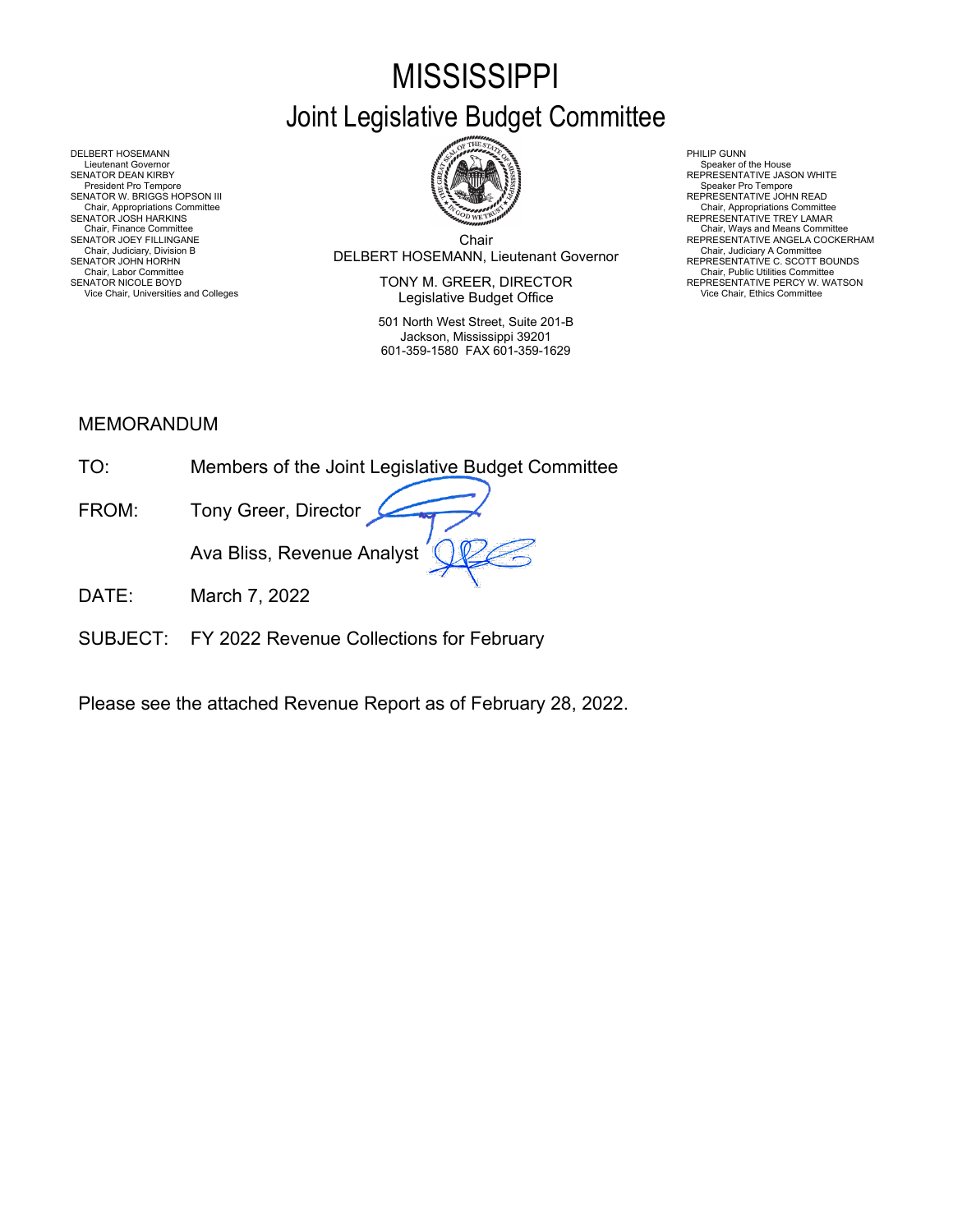



*February 28, 2022*



| <b>Source of Revenue Collections</b> | Month*  | <b>FYTD*</b> | Prior<br>Year** |
|--------------------------------------|---------|--------------|-----------------|
| Sales Tax                            | \$25.0  | \$188.6      | \$261.0         |
| Individual Income Tax                | 61.9    | 295.4        | 77.2            |
| Corporate Tax                        | 4.4     | 166.1        | 37.9            |
| Use Tax                              | (0.1)   | 43.1         | 23.6            |
| <b>Gaming Tax</b>                    | 2.9     | 29.4         | 21.7            |
| <b>Total Collections</b>             | \$101.4 | \$768.4      | \$433.3         |



#### FY 2022

Total revenue collections for the month of February FY 2022 are \$101,362,084 or 31.76% above the sine die revenue estimate. Fiscal YTD revenue collections through February 2022 are \$768,408,412 or 21.46% above the sine die estimate. Fiscal YTD total revenue collections through February 2022 are \$433,287,076 or 11.06% above the prior year's collections. The FY 2022 Sine Die Revenue Estimate is \$5,927,000,000.

*\*Figures in millions above or below the Sine Die estimate*

*\*\*Figures in millions above or below the prior year's actual collections*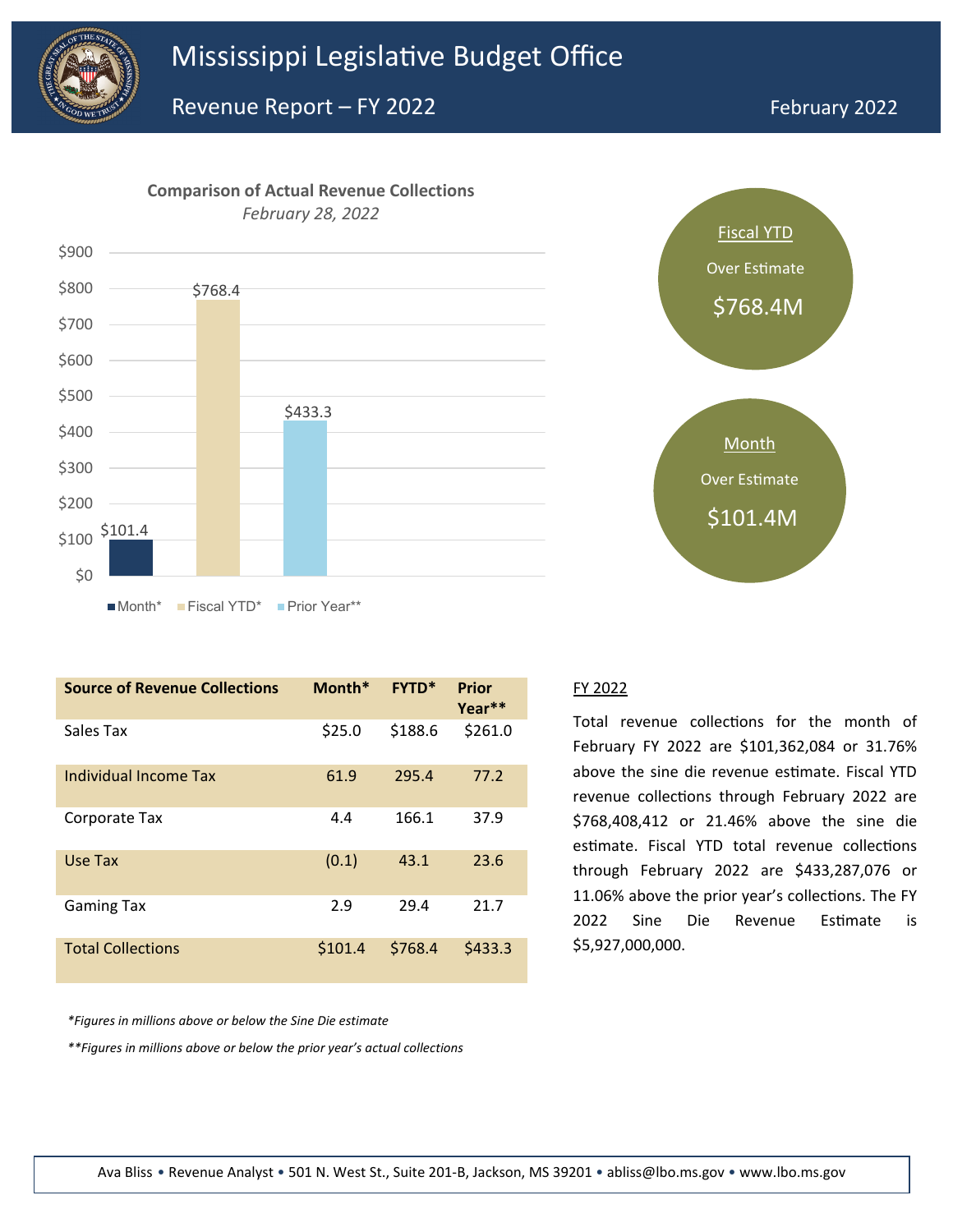## Page | 2 Mississippi Revenue Report

,



## **Comparison of Actual Revenue Collections by Tax Type**

\*Figures in millions above or below the Sine Die estimate \*\*\*Figures in millions above or below the prior year's actual collections

The graph above compares the actual revenue collections to the sine die revenue estimate for each of the main tax revenue sources. The figures reflect the amount the actual collections for Sales, Individual, Corporate, Use and Gaming taxes were above or below the estimate for the month and fiscal year-to-date. The graph also compares fiscal year-to-date actual collections to prior year actual collections, as of February 28, 2022.



Settlements for FY 2012 - FY 2021.

Ava Bliss • Revenue Analyst • 501 N. West St., Suite 201-B, Jackson, MS 39201 • abliss@lbo.ms.gov • www.lbo.ms.gov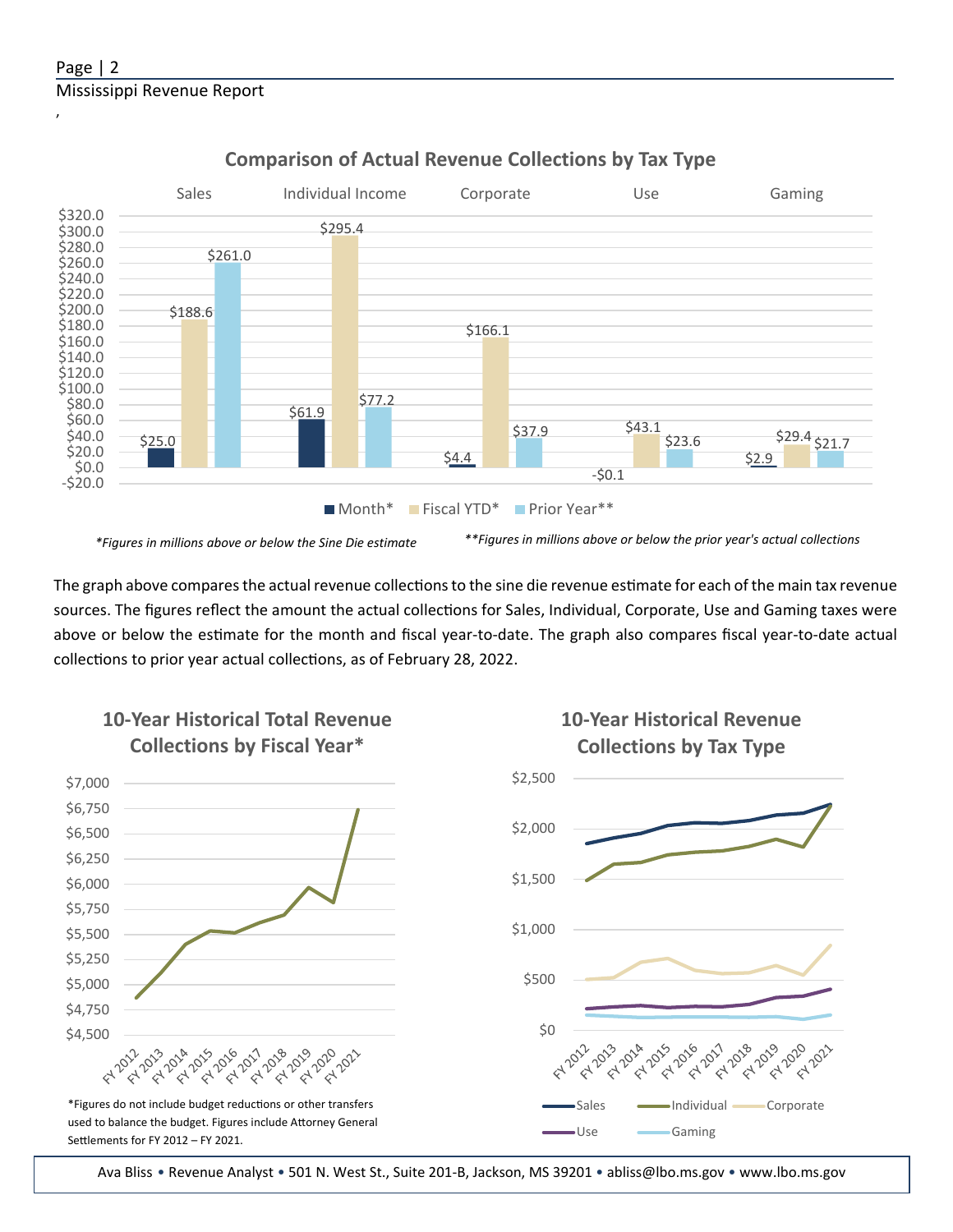### Page | 3

Mississippi Revenue Report

Below is a chart showing FY 2022 year-to-date collections compared to prior year-to-date collections.

|                                      |                         |                         | <b>Over/(Under) Prior Year</b> |          |  |
|--------------------------------------|-------------------------|-------------------------|--------------------------------|----------|--|
| <b>Source of Revenue Collections</b> | FY 2021 July - February | FY 2022 July - February | Amount (\$)                    | % Change |  |
| Sales Tax                            | \$1,410,358,620         | \$1,671,362,998         | \$261,004,377                  | 18.51%   |  |
| Individual Income Tax                | 1,347,276,247           | 1,424,431,196           | 77,154,949                     | 5.73%    |  |
| Corporate Income Tax                 | 308,503,576             | 346,410,803             | 37,907,227                     | 12.29%   |  |
| Use Tax                              | 271,365,339             | 294,942,282             | 23,576,943                     | 8.69%    |  |
| Insurance Premium Tax                | 155,563,432             | 154,703,517             | (859, 916)                     | $-0.55%$ |  |
| Tobacco, ABC & Beer                  | 187,764,036             | 182,397,707             | (5,366,329)                    | $-2.86%$ |  |
| Oil & Gas Severance                  | 10,350,490              | 19,999,892              | 9,649,402                      | 93.23%   |  |
| <b>Gaming Tax</b>                    | 87,445,070              | 109,193,565             | 21,748,495                     | 24.87%   |  |
| Other Dept. of Revenue               | 28,538,463              | 27,482,153              | (1,056,310)                    | $-3.70%$ |  |
| Other Than Dept. of Revenue          | 108,997,164             | 118,523,978             | 9,526,814                      | 8.74%    |  |
| Sub-Total                            | 3,916,162,436           | 4,349,448,089           | 433,285,653                    | 11.06%   |  |
| All Other Transfers/Collections      | $\mathbf{0}$            | 1,423                   | 1,423                          | 100.0%   |  |
| <b>Total</b>                         | \$3,916,162,436         | \$4,349,449,512         | \$433,287,076                  | 11.06%   |  |



**Economic Statistics:**

| <b>Unemployment Rate</b>           |         |         |           |          |
|------------------------------------|---------|---------|-----------|----------|
|                                    | Latest  | Change  | Frequency | Date     |
| Mississippi                        | 4.5%    | $-0.5$  | Monthly   | $Dec-21$ |
| <b>United States</b>               | 3.9%    | $-0.3$  | Monthly   | Dec-21   |
|                                    |         |         |           |          |
| GDP (millions)                     |         |         |           |          |
|                                    | Latest  | Change* | Frequency | Date     |
| Mississippi                        | 103,936 | 0.2%    | Quarterly | 2021:Q3  |
| <b>United States</b>               | 19,479  | 2.3%    | Quarterly | 2021:03  |
|                                    |         |         |           |          |
| Mississippi Employment (thousands) |         |         |           |          |
|                                    | Latest  | Change  | Frequency | Date     |
| <b>Total Nonfarm</b>               | 1,149.6 | 0.4%    | Monthly   | Dec-21   |
| <b>Total Private</b>               | 916.2   | 0.4%    | Monthly   | Dec-21   |

\*Annualized quarterly growth

\*Figures in millions.

February FY 2022 General Fund collections were \$70,265,191 or 20.06% over February FY 2021 actual collections. Sales tax collections for the month of February were above the prior year by \$17.0M. Individual income tax collections for the month of February were above the prior year by \$39.2M. Corporate income tax collections for the month of February were above the prior year by \$8.4M.

For a more detailed listed of revenue collections for the State of Mississippi, please see the attached MS Department of Finance and Administration's monthly Revenue Report.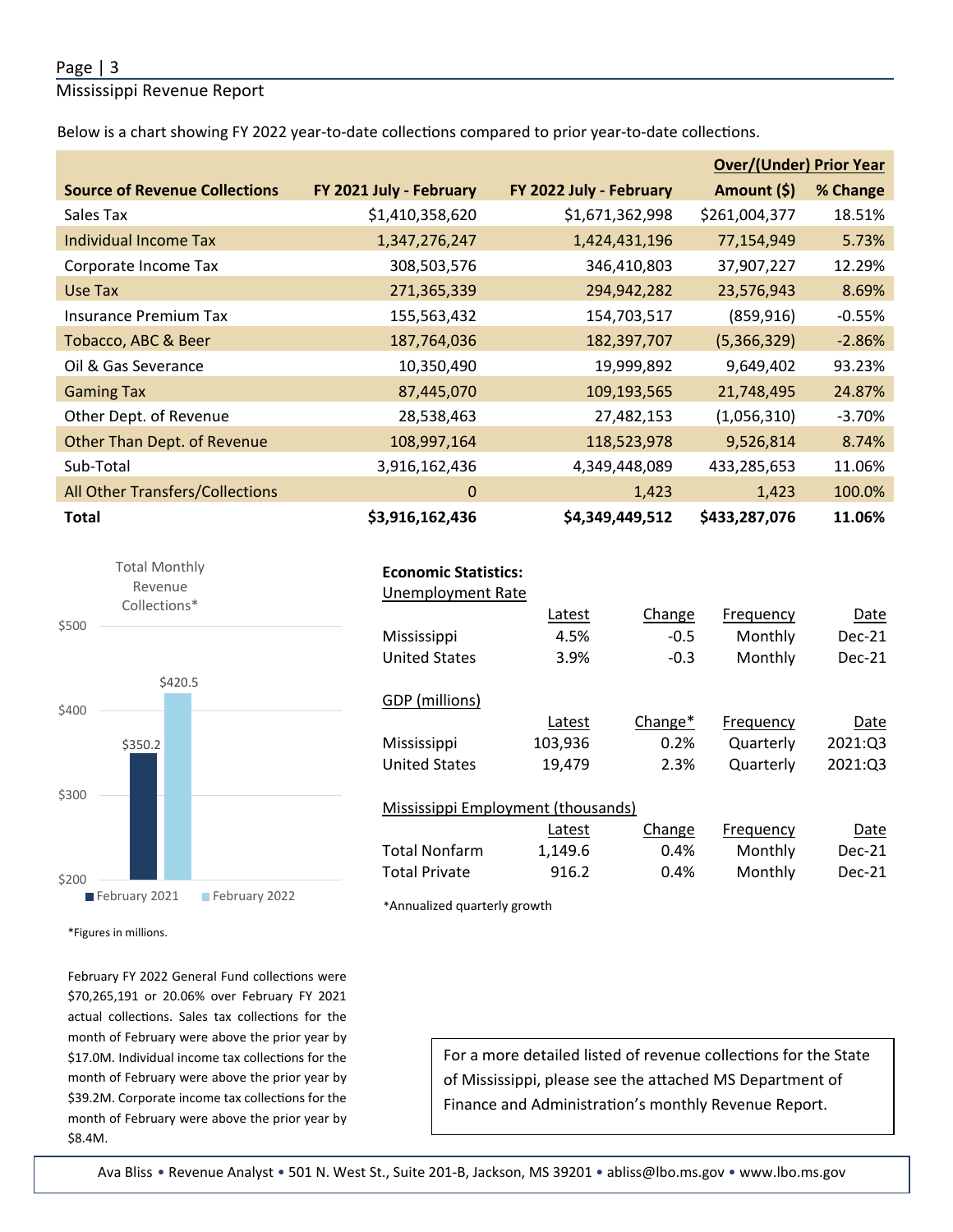## Mississippi Department of Finance and Administration Revenue Report

*As of February 28, 2022*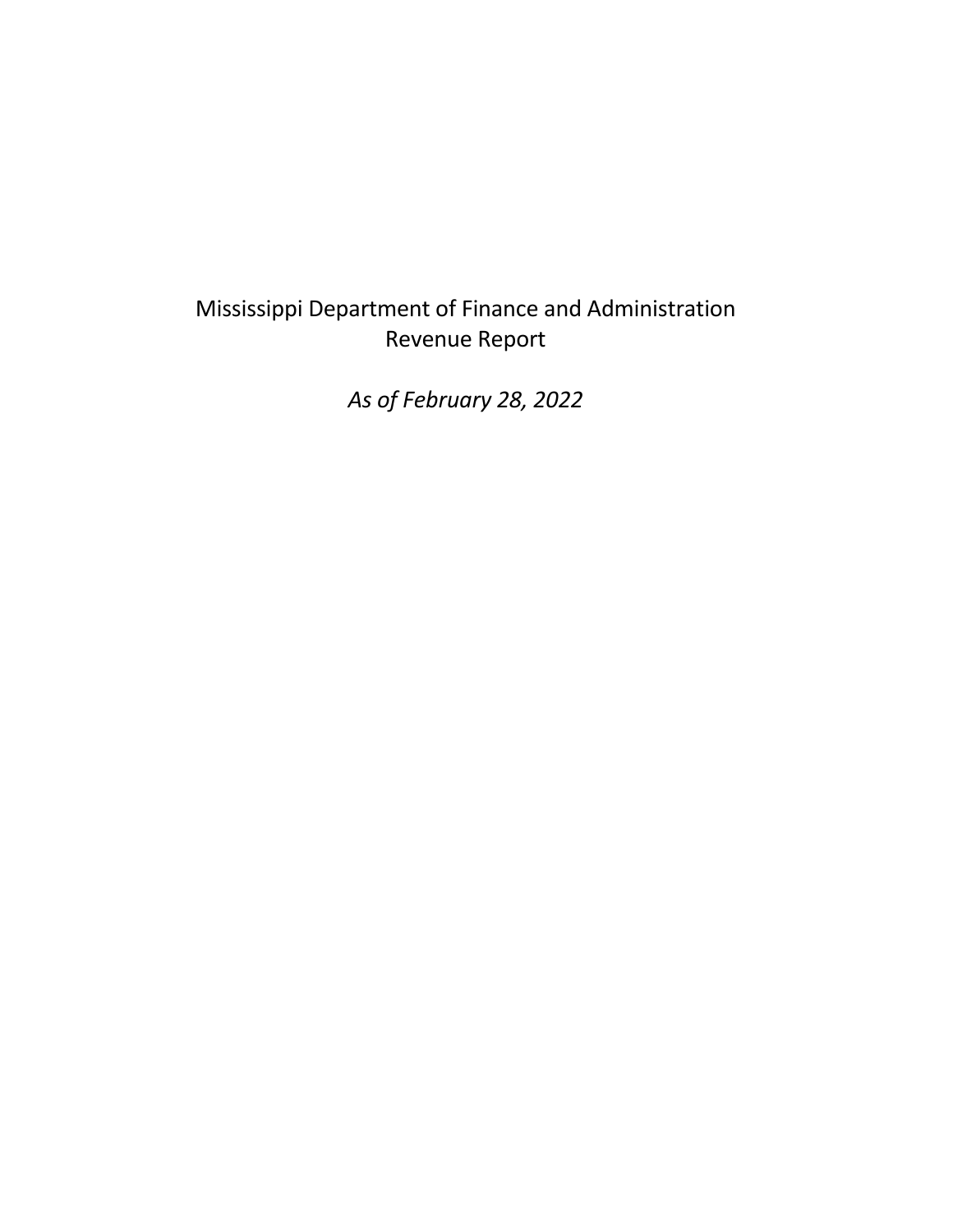Page 1

|  | STATE OF MISSISSIPPI |
|--|----------------------|
|  |                      |

|                                          |               |                    | <b>ACTUAL</b>      |                    |                  | <b>ACTUAL</b>      | <b>OVER OR UNDER</b>    |                |
|------------------------------------------|---------------|--------------------|--------------------|--------------------|------------------|--------------------|-------------------------|----------------|
|                                          |               | <b>ACTUAL</b>      | <b>COLLECTIONS</b> | <b>ESTIMATE</b>    | <b>ESTIMATE</b>  | <b>COLLECTIONS</b> | <b>ESTIMATE TO DATE</b> |                |
|                                          |               | <b>COLLECTIONS</b> | $07-01-20$         | <b>FISCAL YEAR</b> | $07 - 01 - 21$   | $07 - 01 - 21$     |                         |                |
| <b>SOURCE</b>                            |               | FY 2021            | $02 - 28 - 21$     | 2022               | $02 - 28 - 22$   | $02 - 28 - 22$     | <b>AMOUNT</b>           | <b>PERCENT</b> |
| DEPT. OF REVENUE COLLECTIONS:            |               |                    |                    |                    |                  |                    |                         |                |
| <b>SALES TAX (NET)</b>                   | <sup>\$</sup> | 2,244,361,161 \$   | 1,410,358,620 \$   | 2,243,900,000 \$   | 1,482,800,000 \$ | 1,671,362,998 \$   | 188,562,998             | 12.72%         |
| INDIVIDUAL INCOME TAX                    |               | 2,226,159,994      | 1,347,276,247      | 1,883,600,000      | 1,129,020,000    | 1,424,431,196      | 295,411,196             | 26.17%         |
| <b>CORPORATE INCOME TAX</b>              |               | 845, 133, 396      | 308,503,576        | 490,000,000        | 180,350,000      | 346,410,803        | 166,060,803             | 92.08%         |
| <b>USE TAX</b>                           |               | 408,776,281        | 271,365,339        | 385,300,000        | 251,810,000      | 294,942,282        | 43,132,282              | 17.13%         |
| <b>INSURANCE PREMIUM TAX</b>             |               | 339,282,412        | 155,563,432        | 331,400,000        | 148,430,000      | 154,703,517        | 6,273,517               | 4.23%          |
| TOBACCO TAX                              |               | 145,655,089        | 96,782,628         | 140,900,000        | 92,770,000       | 91,377,611         | (1,392,389)             | $-1.50%$       |
| <b>ABC DIVISION</b>                      |               | 108,762,661        | 71,032,923         | 94,000,000         | 61,138,000       | 72,125,935         | 10,987,935              | 17.97%         |
| BEER AND WINE TAX                        |               | 29,370,688         | 19,948,485         | 29,000,000         | 19,520,000       | 18,894,161         | (625, 839)              | $-3.21%$       |
| OIL SEVERANCE TAX                        |               | 16,416,775         | 9,329,047          | 15,000,000         | 10,000,000       | 17,849,348         | 7,849,348               | 78.49%         |
| NATURAL GAS SEVERANCE TAX                |               | 1,766,228          | 1,021,443          | 1,800,000          | 1,200,000        | 2,150,544          | 950,544                 | 79.21%         |
| <b>AUTO TAG FEES</b>                     |               | 13,262,073         | 8,653,238          | 9,300,000          | 6,097,000        | 5,613,042          | (483,958)               | $-7.94%$       |
| <b>INSTALLMENT LOAN TAX</b>              |               | 12,456,568         | 9,195,725          | 12,200,000         | 9,190,000        | 11,097,490         | 1,907,490               | 20.76%         |
| PAYMENT IN LIEU OF TAX                   |               | 1,200,000          | 1,200,000          | 1,200,000          | 1,200,000        | 1,200,000          | $\mathbf{0}$            | $0.00\%$       |
| <b>MISCELLANEOUS</b>                     |               | 10,761,838         | 9,489,500          | 11,600,000         | 10,295,000       | 9,571,621          | (723, 379)              | $-7.03%$       |
| <b>GAMING FEES &amp; TAXES</b>           |               | 153,724,705        | 87,445,070         | 120,000,000        | 79,800,000       | 109, 193, 565      | 29,393,565              | 36.83%         |
| <b>TOTAL DEPT. OF REVENUE:</b>           |               | 6,557,089,871      | 3,807,165,272      | 5,769,200,000      | 3,483,620,000    | 4,230,924,111      | 747,304,111             | 21.45%         |
|                                          |               |                    |                    |                    |                  |                    |                         |                |
| OTHER THAN DEPT. OF REVENUE COLLECTIONS: |               |                    |                    |                    |                  |                    |                         |                |
| <b>INTEREST ON INVESTMENTS</b>           |               | 12,815,386         | 7,478,258          | 12,500,000         | 8,209,100        | 9,547,842          | 1,338,742               | 16.31%         |
| HIGHWAY SAFETY PATROL                    |               | 20,086,587         | 12,667,054         | 18,700,000         | 12,119,000       | 12,693,099         | 574,099                 | 4.74%          |
| <b>INSURANCE TAX</b>                     |               | 38,451,153         | 26, 265, 323       | 30,000,000         | 20,560,000       | 29,223,967         | 8,663,967               | 42.14%         |
| LICENSES, FEES, PERMITS                  |               | 62,296,152         | 35,273,258         | 52,000,000         | 27,916,000       | 36,541,910         | 8,625,910               | 30.90%         |
| <b>CRIME TAX/ASSESSMENT</b>              |               | 39,068,063         | 22,452,976         | 37,200,000         | 23,453,000       | 23,833,779         | 380,779                 | 1.62%          |
| <b>MISCELLANEOUS</b>                     |               | 2,736,230          | 1,526,117          | 2,400,000          | 1,525,000        | 3,612,331          | 2,087,331               | 136.87%        |
| <b>GAMING FEES &amp; TAXES</b>           |               | 4,728,093          | 3,334,177          | 5,000,000          | 3,639,000        | 3,071,050          | (567,950)               | $-15.61%$      |
| TOTAL OTHER THAN DOR:                    |               | 180, 181, 664      | 108,997,164        | 157,800,000        | 97,421,100       | 118,523,978        | 21,102,878              | 21.66%         |
| <b>TOTAL GF - (Sine Die) COLLECTIONS</b> |               | 6,737,271,535      | 3,916,162,436      | 5,927,000,000      | 3,581,041,100    | 4,349,448,089      | 768,406,989             | 21.46%         |
| SETTLEMENTS/OTHER                        |               | 4,113,440          |                    |                    | $\theta$         | 1,423              | 1,423                   | 100.00%        |
| <b>WCSR TRANSFER IN</b>                  |               |                    |                    |                    |                  | 0                  |                         | $0.00\%$       |
| OTHER NON BUDGET TRANSFER IN             |               |                    |                    |                    |                  |                    |                         | $0.00\%$       |
| TRANSFER IN (BUD RED)                    |               |                    |                    |                    |                  |                    |                         | $0.00\%$       |
| OTHER BUDGETED GF COLLECTIONS            |               |                    |                    |                    |                  |                    |                         | $0.00\%$       |
| TOTAL GENERAL FUND:                      | \$            | 6,741,384,975 \$   | 3,916,162,436 \$   | 5,927,000,000 \$   | 3,581,041,100 \$ | 4,349,449,512 \$   | 768,408,412             | 21.46%         |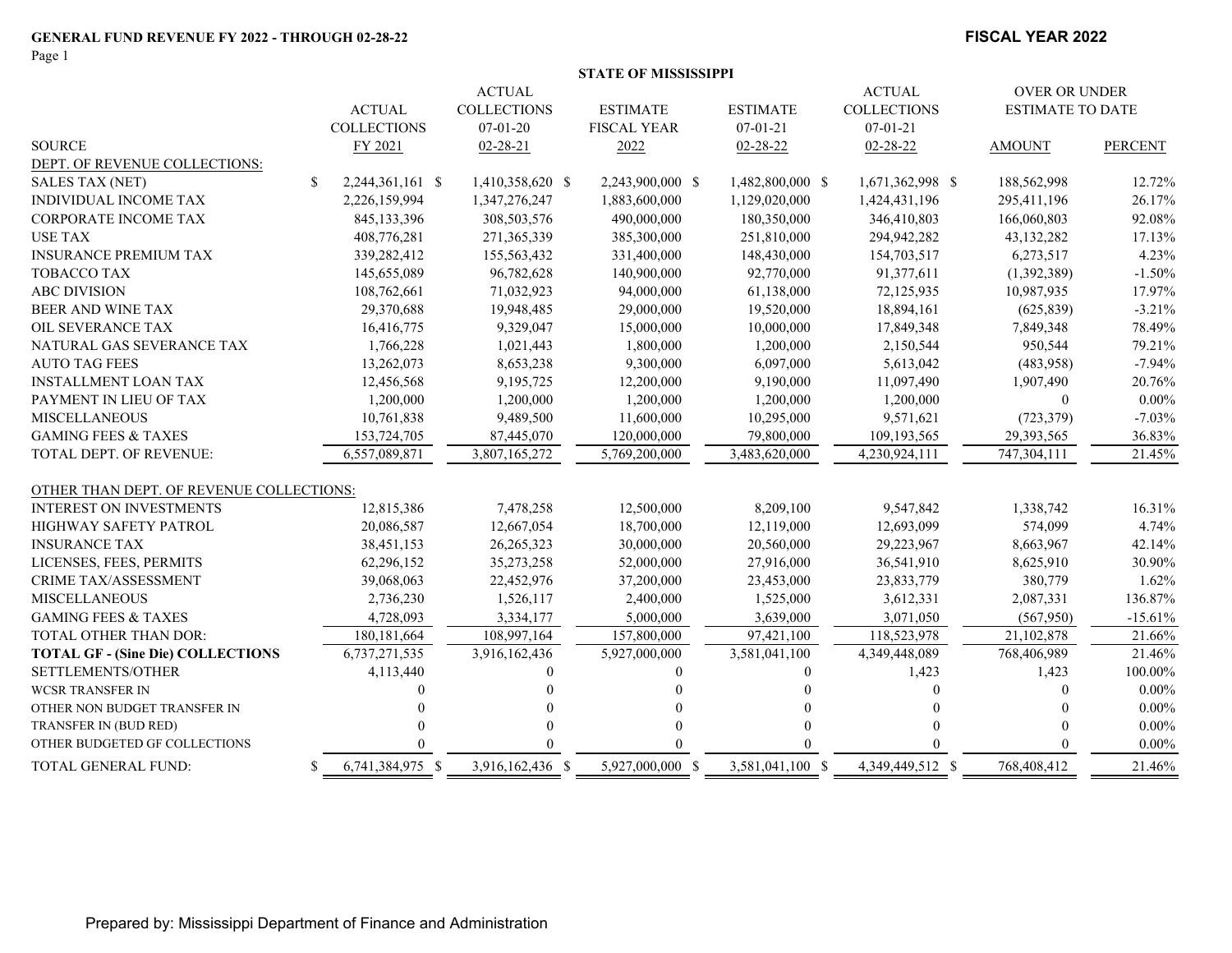#### **GENERAL FUND REVENUE FY 2022 - THROUGH 02-28-22 COMPARISON TO PRIOR YEAR COLLECTIONS**

Page 2

|                                          |                      |                | $07 - 01 - 20$   | $07 - 01 - 21$   | <b>INCREASE OR DECREASE</b> |                |
|------------------------------------------|----------------------|----------------|------------------|------------------|-----------------------------|----------------|
|                                          | February             | February       | <b>TO</b>        | <b>TO</b>        | OVER OR UNDER PRIOR YEAR    |                |
| <b>SOURCE</b>                            | 2021                 | 2022           | $02 - 28 - 21$   | 02-28-22         | <b>AMOUNT</b>               | <b>PERCENT</b> |
| DEPT. OF REVENUE COLLECTIONS:            |                      |                |                  |                  |                             |                |
| SALES TAX (NET)                          | \$<br>175,690,077 \$ | 192,673,542 \$ | 1,410,358,620 \$ | 1,671,362,998 \$ | 261,004,377                 | 18.51%         |
| INDIVIDUAL INCOME TAX                    | 62,579,924           | 101,769,322    | 1,347,276,247    | 1,424,431,196    | 77,154,949                  | 5.73%          |
| CORPORATE INCOME TAX                     | 6,574,269            | 14,959,851     | 308,503,576      | 346,410,803      | 37,907,227                  | 12.29%         |
| <b>USE TAX</b>                           | 32,024,122           | 30,971,644     | 271,365,339      | 294,942,282      | 23,576,943                  | 8.69%          |
| <b>INSURANCE PREMIUM TAX</b>             | 28,545,232           | 28,588,086     | 155,563,432      | 154,703,517      | (859, 916)                  | $-0.55%$       |
| <b>TOBACCO TAX</b>                       | 10,170,004           | 9,018,355      | 96,782,628       | 91,377,611       | (5,405,017)                 | $-5.58%$       |
| <b>ABC DIVISION</b>                      | 8,854,716            | 9,222,016      | 71,032,923       | 72,125,935       | 1,093,012                   | 1.54%          |
| BEER AND WINE TAX                        | 2,369,213            | 2,156,893      | 19,948,485       | 18,894,161       | (1,054,324)                 | $-5.29%$       |
| OIL SEVERANCE TAX                        | 485,435              | 2,125,140      | 9,329,047        | 17,849,348       | 8,520,301                   | 91.33%         |
| NATURAL GAS SEVERANCE TAX                | 71,015               | 271,281        | 1,021,443        | 2,150,544        | 1,129,100                   | 110.54%        |
| <b>AUTO TAG FEES</b>                     | 892,242              | 537,103        | 8,653,238        | 5,613,042        | (3,040,195)                 | $-35.13%$      |
| <b>INSTALLMENT LOAN TAX</b>              | 103,996              | 470,204        | 9,195,725        | 11,097,490       | 1,901,765                   | 20.68%         |
| PAYMENT IN LIEU OF TAX                   | 1,200,000            | 1,200,000      | 1,200,000        | 1,200,000        | $\theta$                    | $0.00\%$       |
| <b>MISCELLANEOUS</b>                     | 298,357              | 287,787        | 9,489,500        | 9,571,621        | 82,121                      | 0.87%          |
| <b>GAMING FEES &amp; TAXES</b>           | 10,147,863           | 11,656,700     | 87,445,070       | 109,193,565      | 21,748,495                  | 24.87%         |
| <b>TOTAL DEPT. OF REVENUE:</b>           | 340,006,466          | 405,907,923    | 3,807,165,272    | 4,230,924,111    | 423,758,839                 | 11.13%         |
| OTHER THAN DEPT. OF REVENUE COLLECTIONS: |                      |                |                  |                  |                             |                |
| <b>INTEREST ON INVESTMENTS</b>           | 446                  | 1,477,521      | 7,478,258        | 9,547,842        | 2,069,584                   | 27.67%         |
| <b>HIGHWAY SAFETY PATROL</b>             | 1,423,081            | 1,633,781      | 12,667,054       | 12,693,099       | 26,045                      | 0.21%          |
| <b>INSURANCE TAX</b>                     | 4,089,444            | 5,117,515      | 26, 265, 323     | 29,223,967       | 2,958,644                   | 11.26%         |
| LICENSES, FEES, PERMITS                  | 2,094,817            | 2,795,686      | 35,273,258       | 36,541,910       | 1,268,651                   | 3.60%          |
| <b>CRIME TAX/ASSESSMENT</b>              | 2,254,123            | 2,851,113      | 22,452,976       | 23,833,779       | 1,380,803                   | 6.15%          |
| <b>MISCELLANEOUS</b>                     | 299,890              | 606,471        | 1,526,117        | 3,612,331        | 2,086,214                   | 136.70%        |
| <b>GAMING FEES &amp; TAXES</b>           | 70,625               | 114,075        | 3,334,177        | 3,071,050        | (263, 127)                  | $-7.89%$       |
| TOTAL OTHER THAN:                        | 10,232,427           | 14,596,161     | 108,997,164      | 118,523,978      | 9,526,814                   | 8.74%          |
| <b>TOTAL GF - (Sine Die) COLLECTIONS</b> | 350,238,893          | 420,504,084    | 3,916,162,436    | 4,349,448,089    | 433,285,653                 | 11.06%         |
| SETTLEMENTS/OTHER                        | 0                    | $\left($       |                  | 1,423            | 1,423                       | 100.00%        |
| <b>WCSR TRANSFER IN</b>                  |                      | $\Omega$       |                  | $\Omega$         | 0                           | $0.00\%$       |
| OTHER NON BUDGET TRANSFER IN             |                      | $\Omega$       |                  | 0                | $\Omega$                    | $0.00\%$       |
| TRANSFER IN (BUD RED)                    |                      | $\Omega$       |                  | 0                | 0                           | $0.00\%$       |
| OTHER BUDGETED GF COLLECTIONS            |                      | $\Omega$       |                  |                  | 0                           | $0.00\%$       |
| TOTAL GENERAL FUND:                      | \$<br>350,238,893 \$ | 420,504,084 \$ | 3,916,162,436 \$ | 4,349,449,512 \$ | 433,287,076                 | 11.06%         |